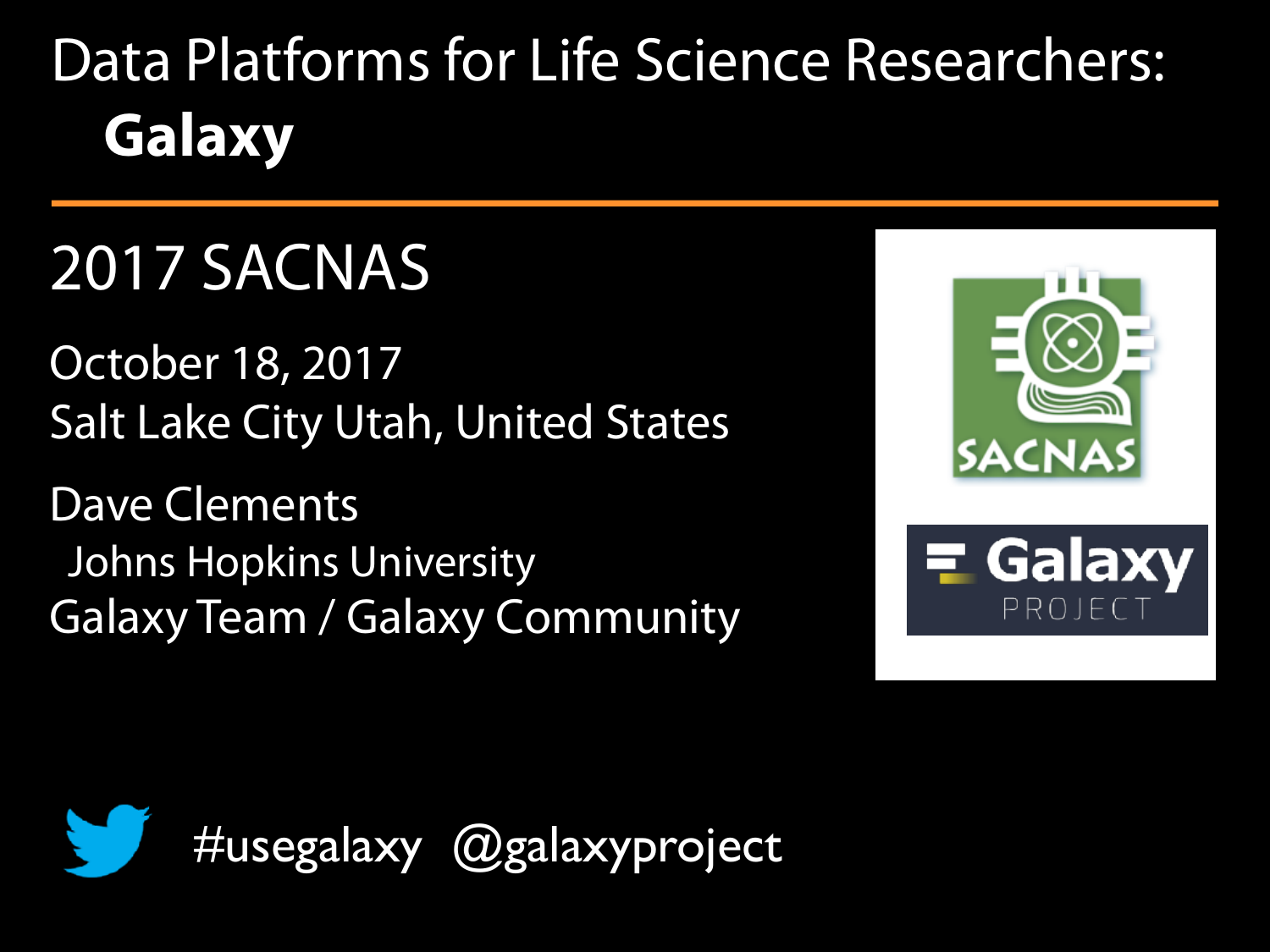**What is Galaxy?**

#### Keith Bradnam's definition:

#### **"A web-based platform that provides a simplified interface to many popular bioinformormatics tools."**

From

#### **"13 Questions You May Have About Galaxy"**

<http://bit.ly/13questions>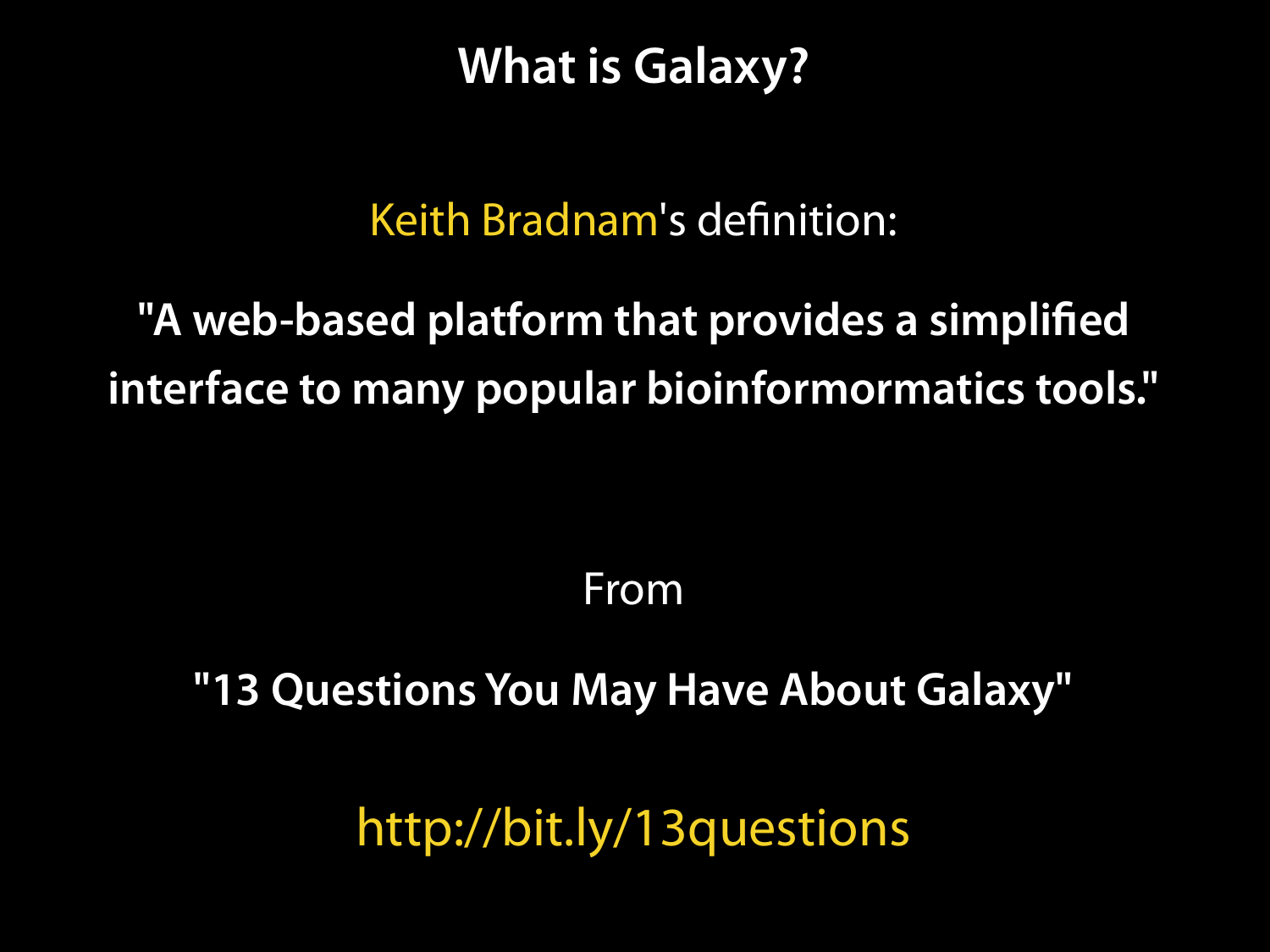#### **Galaxy is available several ways ...**

[http://galaxyproject.org](http://gmod.org/wiki/Computing_Requirements)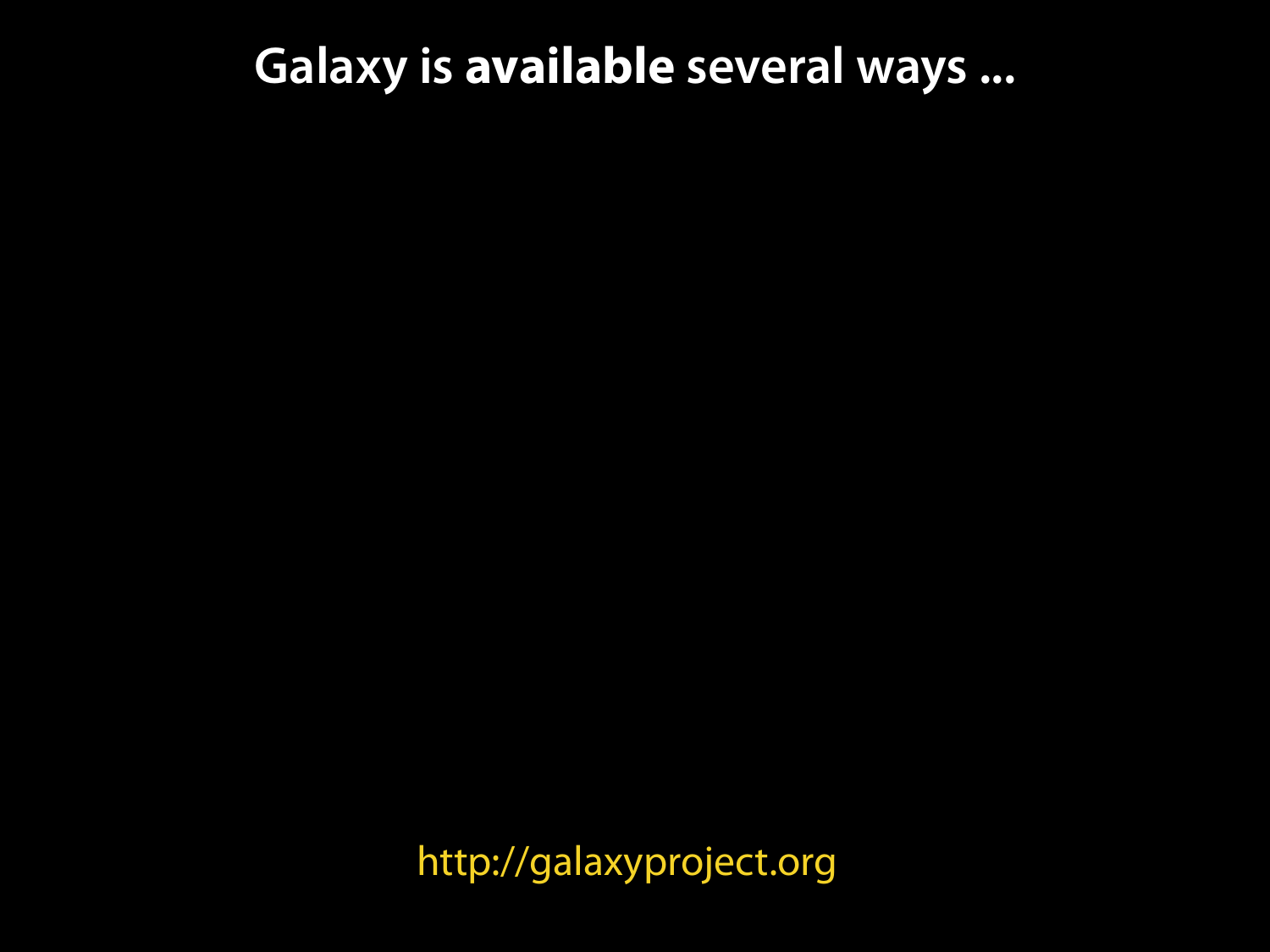#### **As a free for everyone service on the web: [usegalaxy.org](http://gmod.org/wiki/Computing_Requirements)**

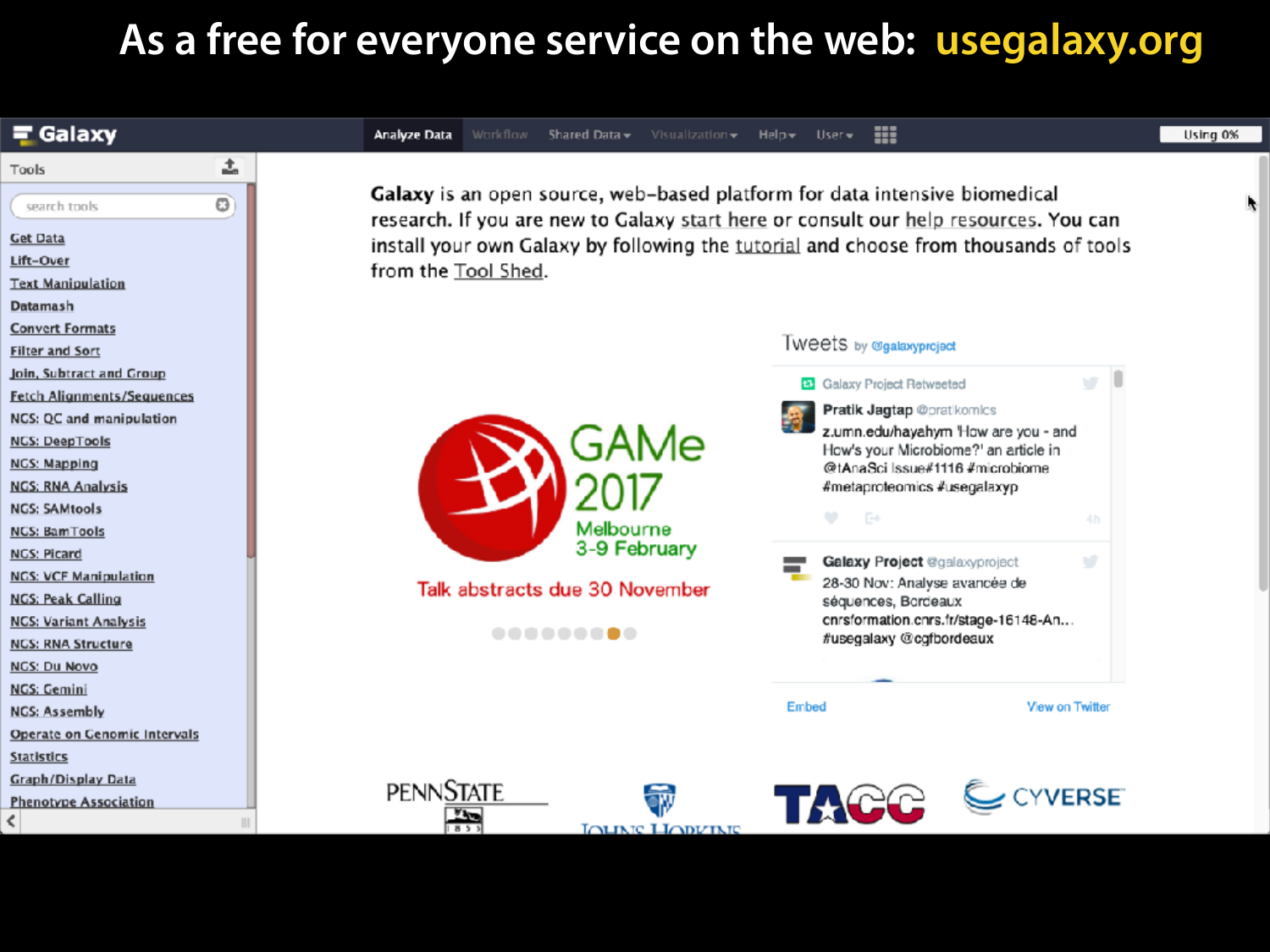# **Public Galaxy servers**

**General Purpose / Genomics servers** 18 servers as of this morning

# **Domain Specific**

34 servers

**Tool publishing servers** 41 servers

## **Total**

93 servers

**[bit.ly/gxyServers](http://bit.ly/gxyServers)**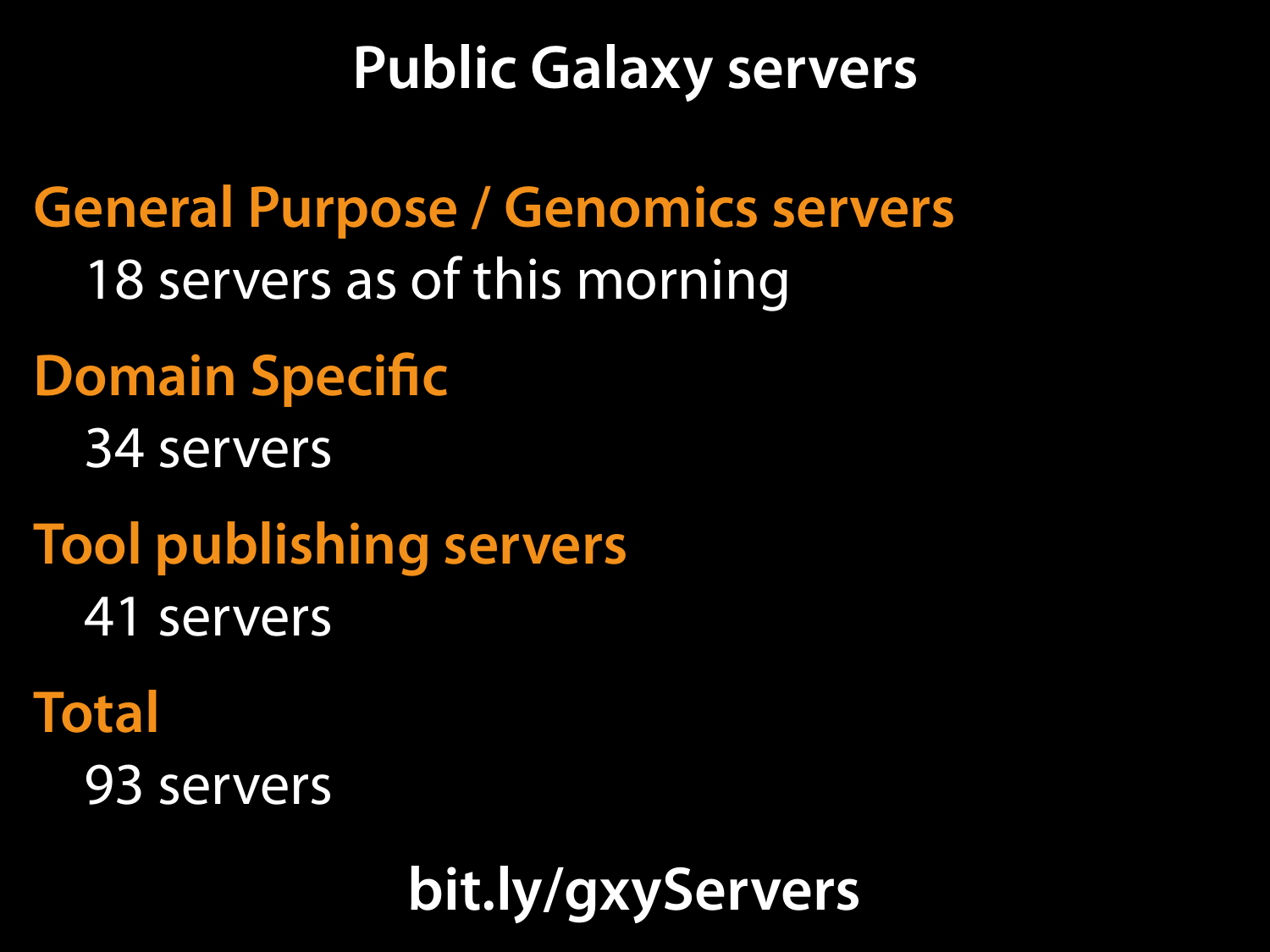# **Galaxy Services**



# cancer<br>computer







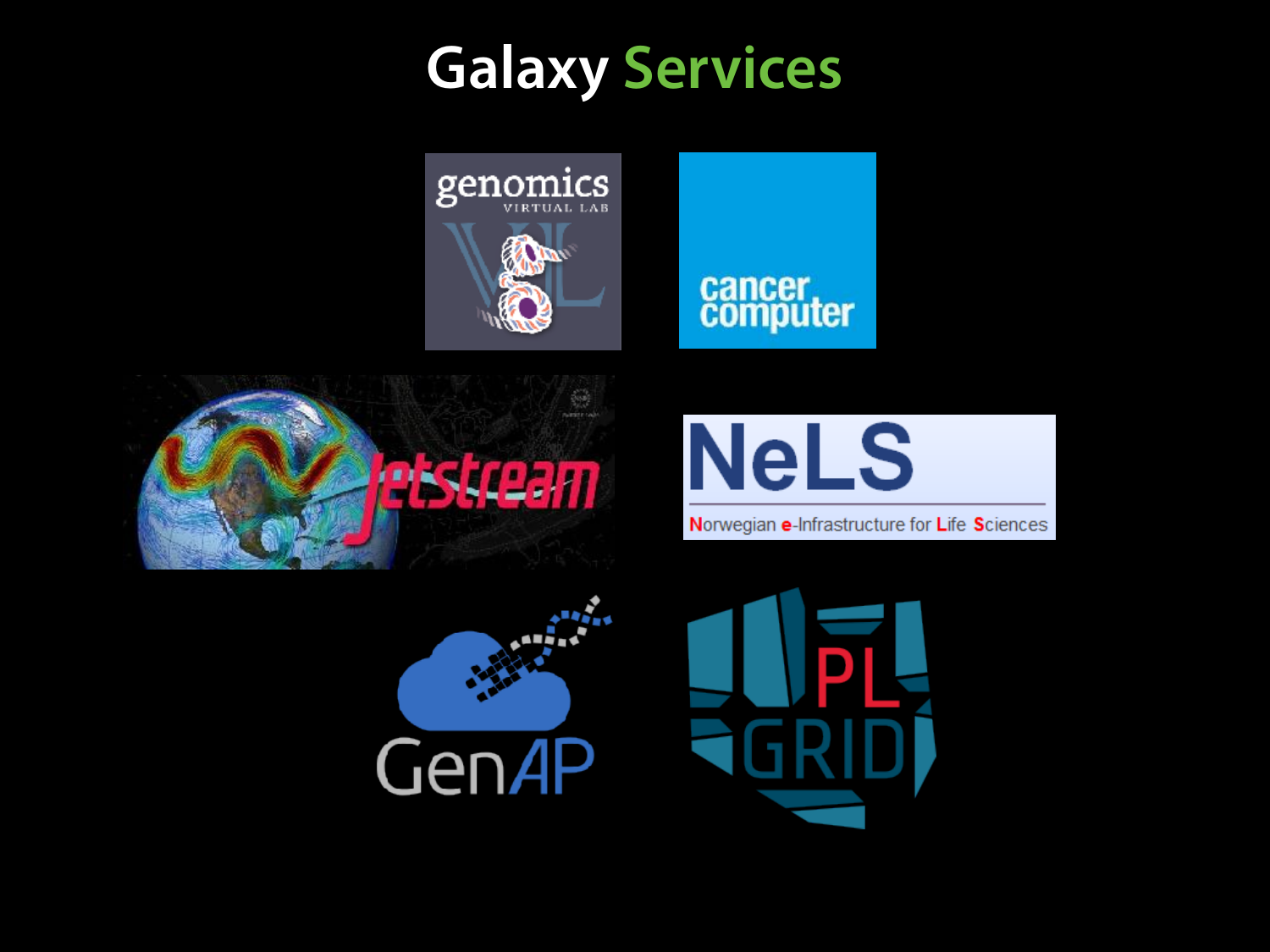#### **Can't use a** *service***? Galaxy is available on other Clouds**







The Open Source Toolkit for Cloud Computing

globus

**[http://aws.amazon.com/education](http://usegalaxy.org/cloud) http://globus.org/ <http://wiki.galaxyproject.org/Cloud> https://launch.usegalaxy.org/**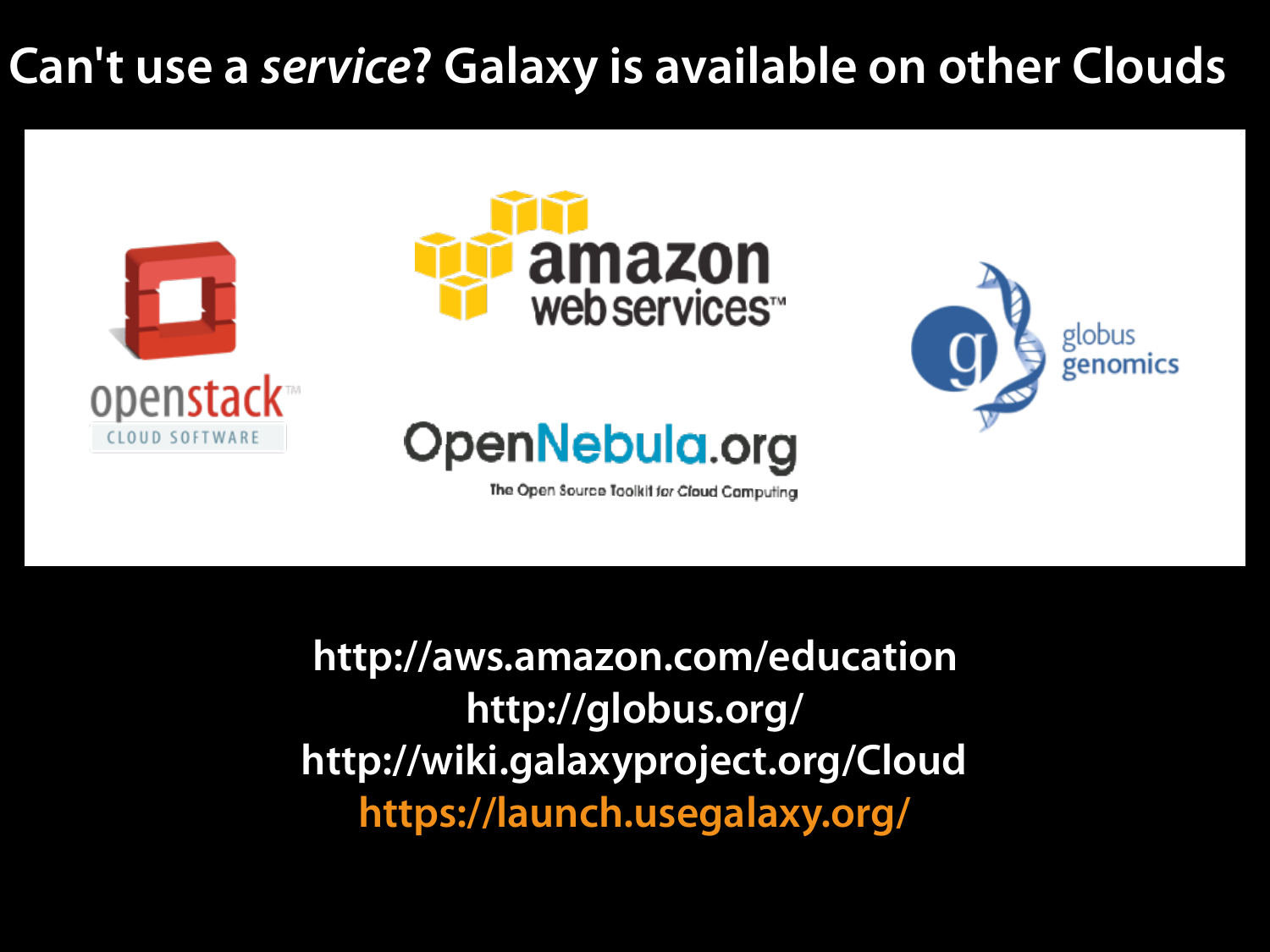# **Hands On**

# <http://bit.ly/gxy-sacnas-hands-on>

# <http://bit.ly/gxy-sacnas-1>

http://bit.ly/gxy-sacnas-slides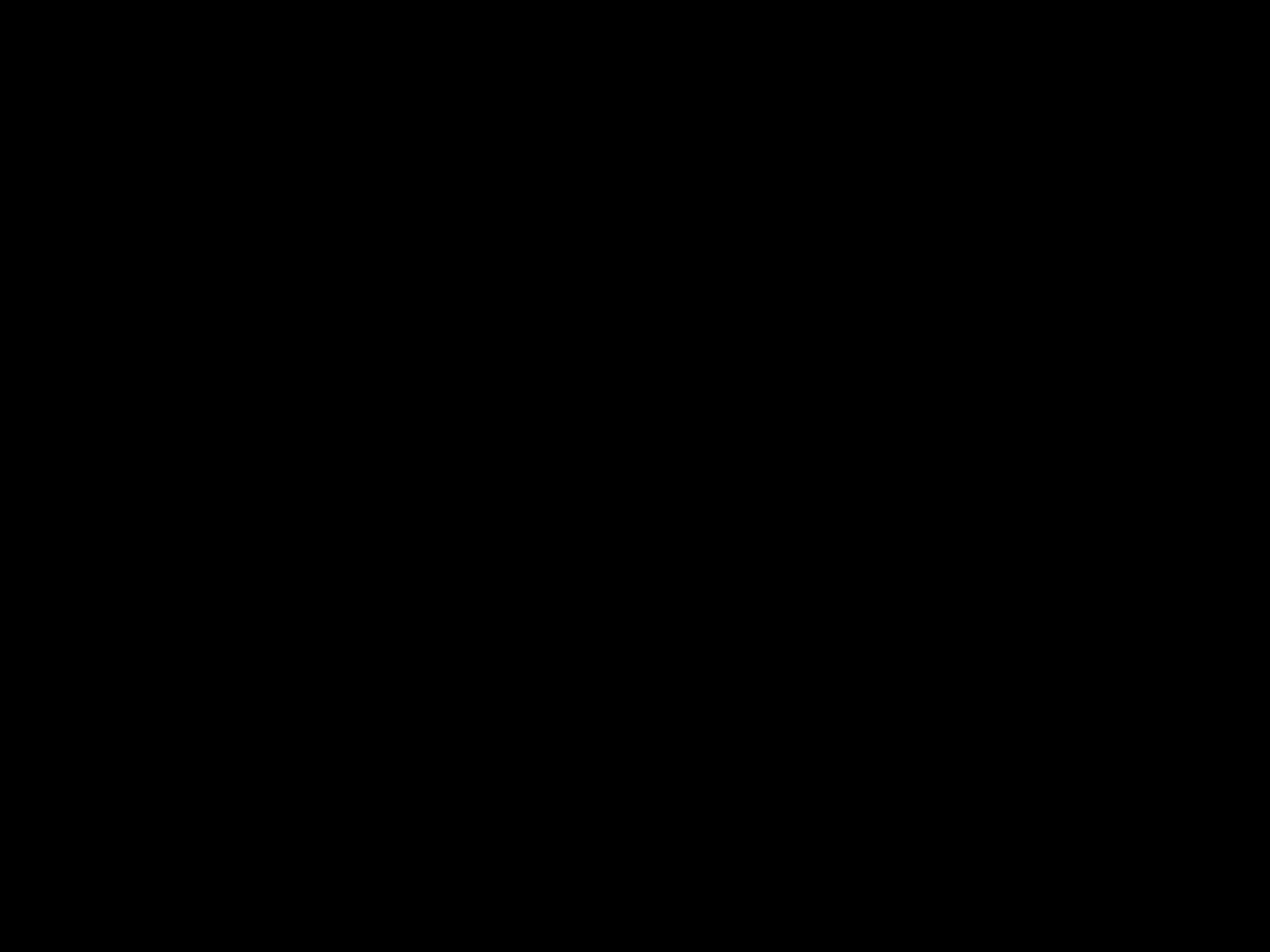# **Community and Ecosystem**

[galaxyproject.org](http://galaxyproject.org)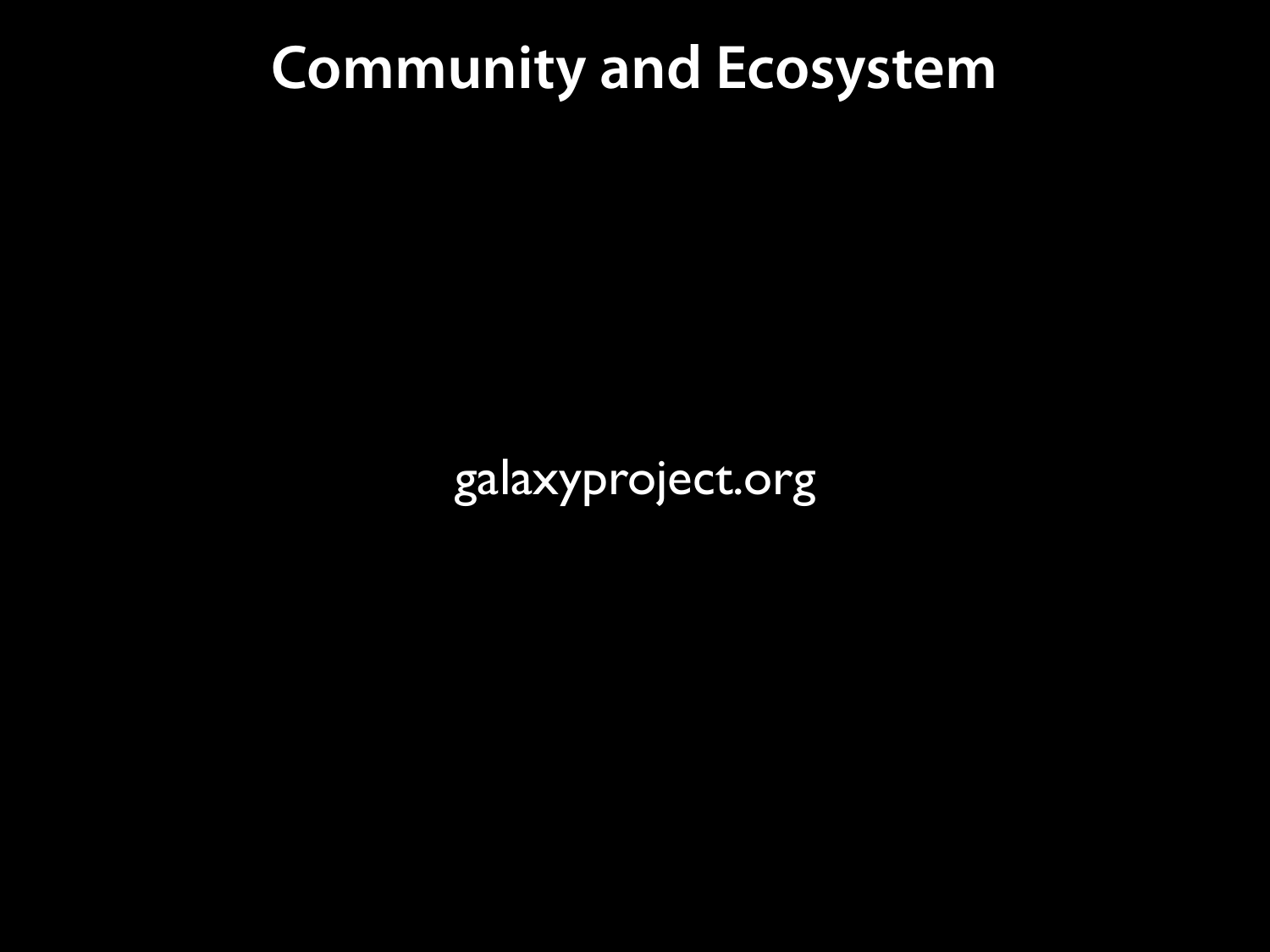#### **The Galaxy Team**



Dannon Baker Dan Blankenberg Dave Bouvier Enis Afgan John Chilton

Marten Cech



Nate Coraor

Dave Clements (Nate Coraor (Nate Heremy Goecks (Sam Guerler (Sam Jackson)





Vahid Jalili



Delphine Lariviere Anton Nekrutenko James Taylor

Nick Stoler

<https://galaxyproject.org/galaxy-team>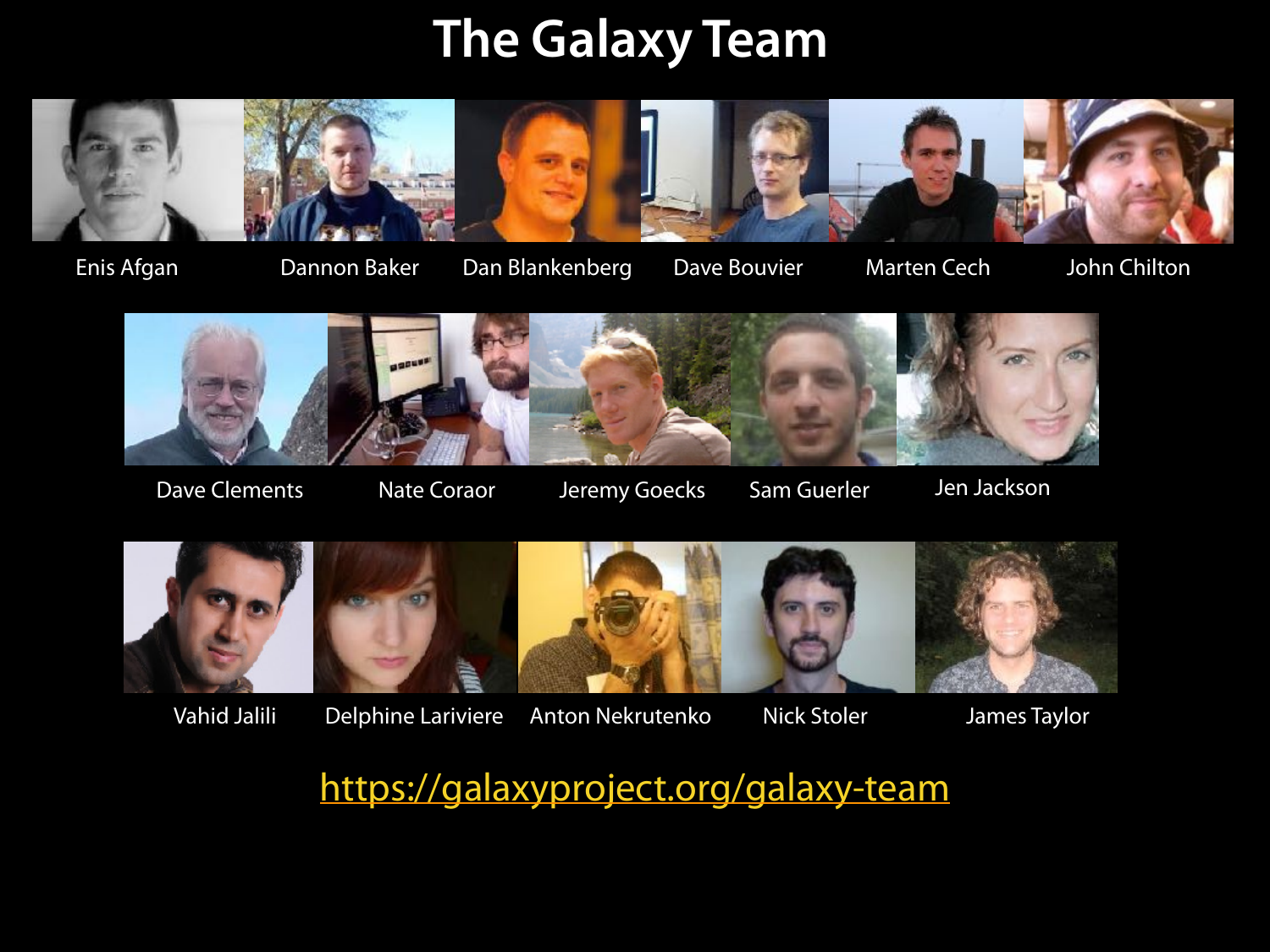### **Acknowledgements**

You

#### Joslynn Lee Tracy Teal Camille Avestruz

Bérénice Batut Saskia Hiltemann Björn Grüning

#### SACNAS, SACNAS, SACNAS

NIH NSF Johns Hopkins University Penn State University Oregon Health & Science University